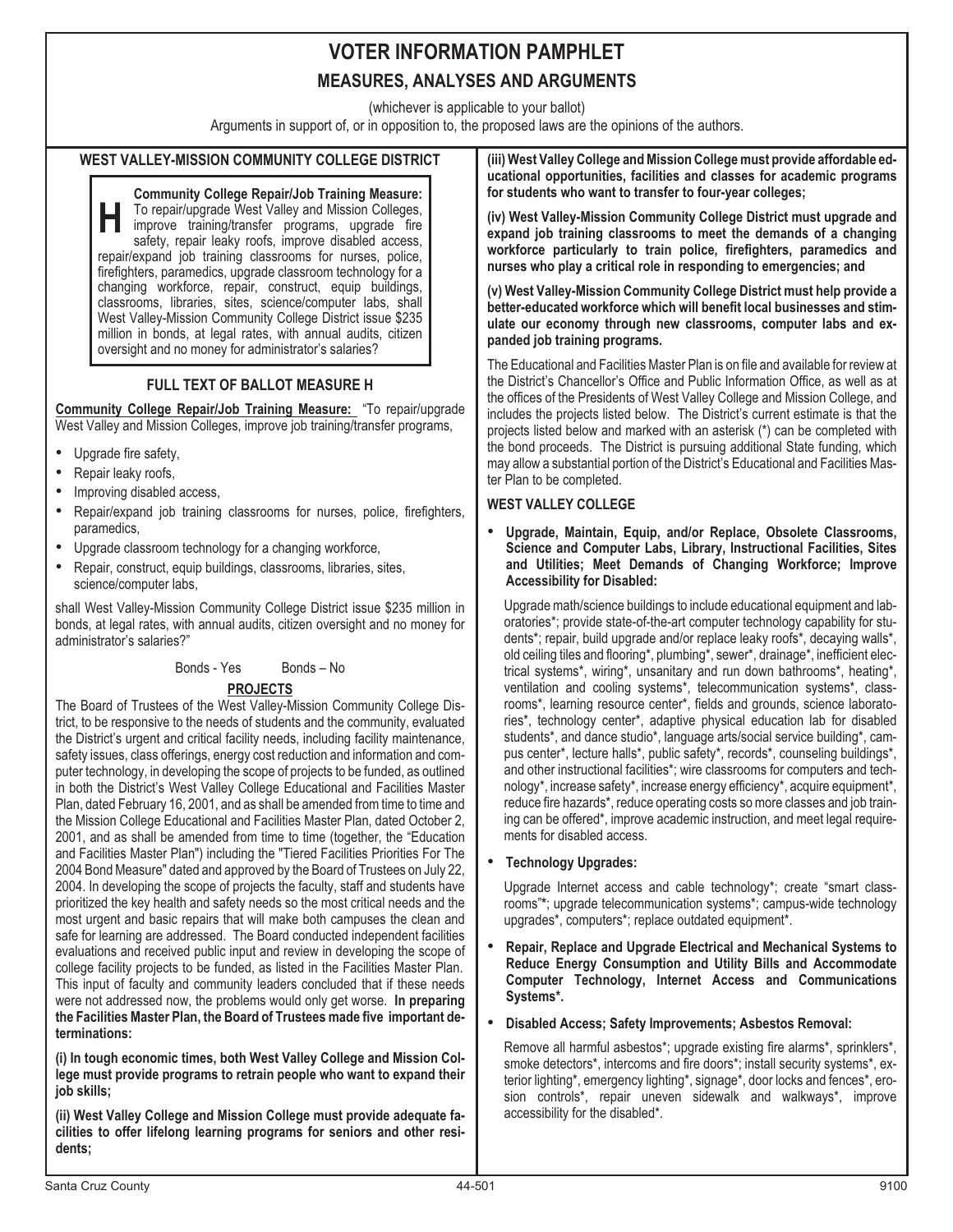(whichever is applicable to your ballot)

Arguments in support of, or in opposition to, the proposed laws are the opinions of the authors.

#### • **Expand Classroom and Facility Capacity, Upgrade Classrooms/Labs For Nursing and Emergency Medical and Public Safety Services; Library-Research-Learning Center:**

Increase permanent classroom and facility capacity for academic and job training classes\*, including math, health care, science labs, student services, physical and health education facilities, graphic, fine and performing arts\*; child development center\*; applied arts and sciences\*; campus technology\*; construct "smart classrooms" for enhanced distance learning\*.

**Improve Emergency Access and Evacuation Routes:**

To improve student safety**\***, improve campus road network and surfacing**\***, reduce gridlock**\***, improve pedestrian safety and increase access for emergency vehicles**\***.

# **MISSION COLLEGE** •

#### **Technology Upgrades:**

Provide state-of-the-art technology facilities, upgrade Internet access and cable technology**\***; create "smart classrooms**\***" to improve distance learning; upgrade telecommunication systems; campus-wide technology**\***, computers**\***; replace outdated equipment**\***, upgrade wiring**\***.

 **Repair, Upgrade, Equip, and/or Replace Obsolete Classrooms, Science and Computer Labs, Instructional Facilities, Sites and Utilities; Meet Demands of Changing Workforce:**

Repair, upgrade and/or replace leaky roofs**\***, decaying walls**\***, old ceiling tiles and flooring**\***, plumbing**\***, sewer**\***, drainage**\***, electrical systems**\***, wiring**\***, unsanitary and run down bathrooms**\***, heating**\***, ventilation and cooling systems**\***, telecommunication systems**\***, classrooms**\***, fields and grounds, library, science laboratories**\***, physical and health education lecture halls**\*,** fire fighting facilities**\*** and other faculty, administrative and instructional facilities**\***; wire classrooms for computers and technology**\***, increase safety**\***, increase energy efficiency**\***, acquire equipment**\***, reduce fire hazards, reduce operating costs so more classes and job training can be offered**\***, improve academic instruction, and meet legal requirements for disabled access**\***.

#### **Improve Emergency Access and Evacuation Routes; Improve Access for Disabled:**

To improve student safety**\***, improve campus road network to eliminate unsafe conditions**\***, reduce gridlock, improve pedestrian safety and increase access for emergency vehicles**\***; link and add parking areas; provide improved disabled access**\***; add parking to accommodate increasing student population and reduce congestion.

#### **Disabled Access; Safety Improvements; Asbestos Removal, Seismic Upgrades:**

Remove all harmful asbestos; upgrade existing gas lines, pipes, sewer system**\***, storm drains**\***, fire alarms**\***, sprinklers, smoke detectors**\***, intercoms and fire doors; install security systems**\***, exterior lighting**\***, emergency lighting**\***, signage**\***, door locks and fences**\***, erosion controls, repair uneven sidewalk and walkways**\***; upgrade facilities for earthquake safety**\***.

- **Repair, Replace and Upgrade Electrical and Mechanical Systems and Central Plant to Reduce Energy Consumption and Utility Bills and Accommodate Computer Technology, Internet Access and Communications Systems.**
- **Build Classrooms, Science Labs and Facilities:**

Upgrade the capacity for academic and job training classes**\***, including basic education classes such as math and English, science labs, fine arts, contract education; humanities/fine art classrooms, conference rooms and labs**\***.

# **DISTRICT-WIDE PROJECTS** •

- **Provide greater access to technology, upgrading electrical wiring, fiber optics and infrastructure for computers and telecommunication systems at both West Valley College and Mission College campuses\*.**
- **Refinance existing lease obligations to save expense and increase funds available for student instruction\*.**
- **Replace District-wide heating, ventilation and air conditioning systems to realize energy cost savings\*.**
- **Install security alarm systems, video cameras and keyless entry systems to ensure student safety\*.**

Listed building, repair, and rehabilitation projects and upgrades will be completed as needed. Each project is assumed to include its share of furniture, equipment, architectural, engineering, and similar planning costs, program management, and a customary contingency for unforeseen design and construction costs. The allocation of bond proceeds will be affected by the District's receipt of State bond funds and the final costs of each project. The budget for each project is an estimate and may be affected by factors beyond the District's control. The final cost of each project will be determined as plans are finalized, construction bids are awarded, and projects are completed. Based on the final costs of each project, certain of the projects described above will be delayed or may not be completed. In such case, bond money will be spent on only the most essential of the projects listed above.

**FISCAL ACCOUNTABILITY. THE EXPENDITURE OF BOND MONEY ON THESE PROJECTS IS SUBJECT TO STRINGENT FINANCIAL ACCOUNT-ABILITY REQUIREMENTS. BY LAW, PERFORMANCE AND FINANCIAL AUDITS WILL BE PERFORMED ANNUALLY, AND ALL BOND EXPENDI-TURES WILL BE MONITORED BY AN INDEPENDENT CITIZENS' OVER-SIGHT COMMITTEE TO ENSURE THAT FUNDS ARE SPENT AS PROMISED AND SPECIFIED. THE CITIZENS' OVERSIGHT COMMITTEE MUST INCLUDE, AMONG OTHERS, REPRESENTATION OF A BONA FIDE TAXPAYERS ASSOCIATION, A BUSINESS ORGANIZATION AND A SENIOR CITIZENS ORGANIZATION. NO DISTRICT EMPLOYEES OR VENDORS ARE ALLOWED TO SERVE ON THE CITIZENS' OVERSIGHT COMMITTEE.**

NO ADMINISTRATOR SALARIES. PROCEEDS FROM THE SALE OF THE BONDS AUTHORIZED BY THIS PROPOSITION SHALL BE USED ONLY FOR THE ACQUISITION, CONSTRUCTION, RECONSTRUCTION, REHA-BILITATION, OR REPLACEMENT OF COLLEGE FACILITIES, INCLUDING THE FURNISHING AND EQUIPPING OF COLLEGE FACILITIES, AND NOT FOR ANY OTHER PURPOSE, INCLUDING TEACHER AND ADMINISTRA-TOR SALARIES AND OTHER OPERATING EXPENSES. BY LAW, ALL FUNDS CAN ONLY BE SPENT ON REPAIR AND IMPROVEMENT PRO-JECTS; PROVIDED, HOWEVER, NO BOND PROCEEDS SHALL BE SPENT AT WEST VALLEY COLLEGE ON THE FOOTBALL/TRACK, STADIUM/FIELD.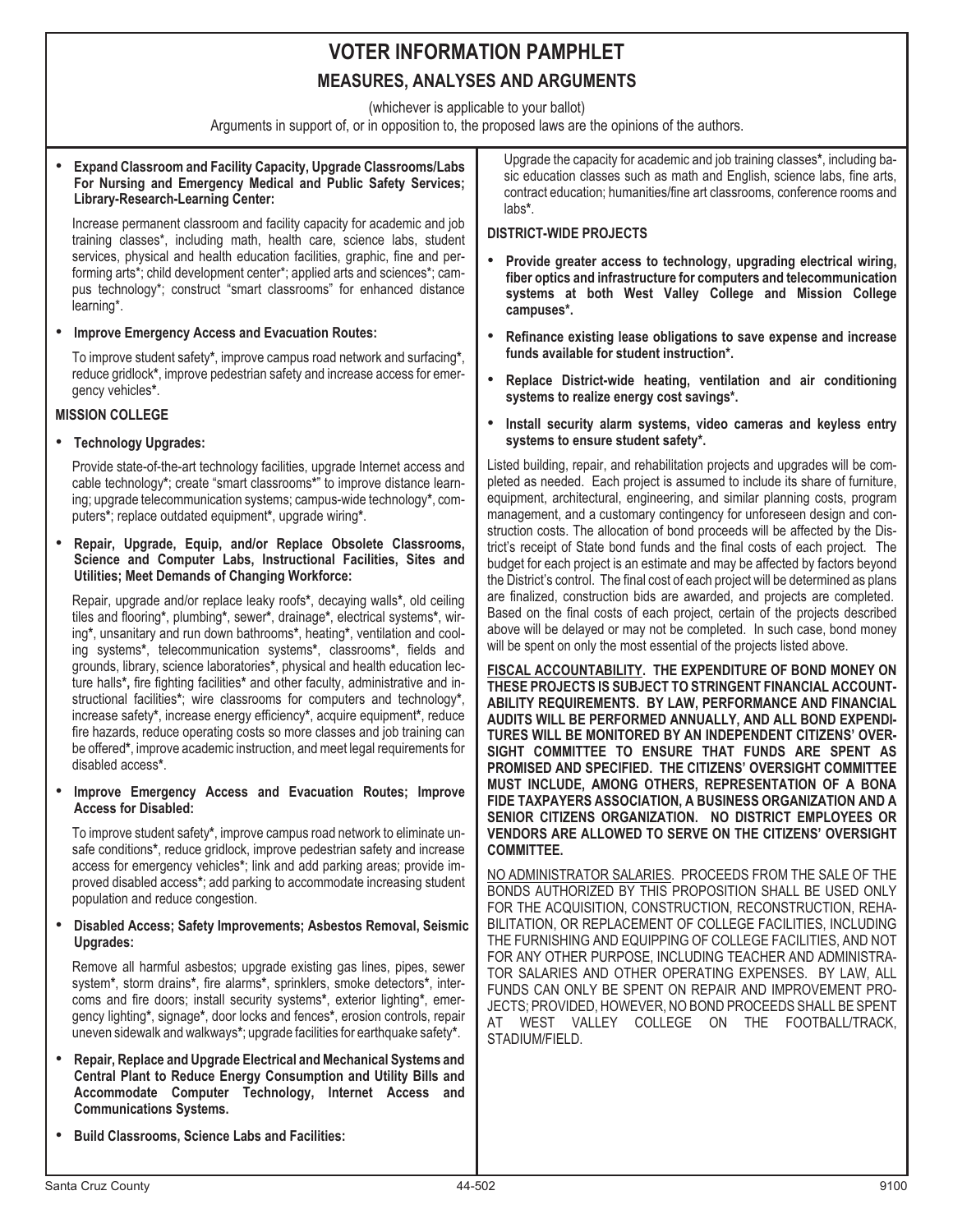(whichever is applicable to your ballot)

Arguments in support of, or in opposition to, the proposed laws are the opinions of the authors.

## **TAX RATE STATEMENT FOR BOND MEASURE H**

## **West Valley - Mission Community College District**

An election will be held in the West Valley – Mission Community College District (the "District") on November 2, 2004, for the purpose of submitting to the electors of the District the question of incurring a bonded indebtedness of the District in a principal amount not to exceed \$235 million. If such bonds are authorized and sold, the principal thereof and interest thereon will be payable from the proceeds of tax levies made upon the taxable property in the District. The following information regarding tax rates is given to comply with Section 9401 of the California Elections Code. Such information is based upon the best estimates and projections presently available from official sources, upon experience with the District, and other demonstrable factors.

Based upon the foregoing and projections of the District's assessed valuation, and assuming the entire debt service will be paid through property taxation:

- 1. The best estimate of the tax rate that would be required to be levied to fund the bond issue during the first fiscal year after the sale of the first series of bonds based on estimated assessed valuations available at the time of filing of this statement is 1.4 cents per \$100 of assessed valuation (or \$14.00 per \$100,000 of assessed valuation) for fiscal year 2005-06.
- 2. The best estimate of the highest tax rate that would be required to be levied to fund the bond issue during the first fiscal year after the sale of the last series of bonds based on estimated assessed valuations available at the time of filing of this statement is 1.4 cents per \$100 assessed valuation (or \$14.00 per \$100,000 of assessed valuation) for fiscal year 2011-12.
- 3. The best estimate of the tax rate that would be required to be levied to fund the bond issue, and an estimate of the years in which that rate will apply, based on estimated assessed valuations available at the time of the filing of this statement is again 1.4 cents per \$100 of assessed valuation (or \$14.00 per \$100,000 of assessed valuation), which is projected to be the same in every fiscal year that the bonds remain outstanding.

Attention to all voters is directed to the fact that the foregoing information is based upon projections and estimates only, which are not binding upon the District. The actual timing of bond sales and the amount of bonds sold at any given time will be governed by the needs of the District, the state of the bond market, and other factors. The actual interest rates on any bonds sold will depend upon market conditions and other factors at the time of sale. The actual assessed valuations in future years will depend upon the value of property within the District as determined in the assessment and equalization process. Therefore, the actual tax rates and the years in which such rates are applicable may vary from those presently estimated as stated above.

s/ Stan R. Arterberry **Chancellor** West Valley-Mission Community College District

#### **IMPARTIAL ANALYSIS BY COUNTY COUNSEL MEASURE H**

The Board of Trustees of the West Valley – Mission Community College District ("District") has ordered an election to submit to the voters a measure to authorize the District to incur a bonded indebtedness in an aggregate principal amount not to exceed \$235,000,000. In order for this bond measure to pass, it must be approved by at least fifty-five percent of those voting on the measure.

The proceeds of the bonds would be used to repair and upgrade West Valley and Mission Colleges and improve job training and transfer programs by upgrading fire safety, repairing leaky roofs, improving disabled access, repairing and expanding job training classrooms for nurses, police, firefighters, and paramedics, upgrading classroom technology for a changing workforce, and repairing, constructing, and equipping buildings, classrooms, libraries, sites, and science and computer labs. The District would not use any of the proceeds of the bonds for administrators' salaries.

To ensure that the bond monies are expended for the stated purposes, the Board of Trustees of the District will cause an annual independent performance audit to be conducted, as well as an independent financial audit, and it will cause appointment of a Citizens' Oversight Committee.

The tax rate on real property within the District will be increased in order to pay off the bonds. The District's Tax Rate Statement printed in this ballot pamphlet estimates that the highest annual tax rate required to fund the bond issue will be \$14.00 per \$100,000 of assessed valuation. However, the precise effect of the bonds upon the property tax rate would only be determined after the bonds are sold. State law will limit the maximum rate of interest paid on any bonds issued, as well as the maximum term to maturity.

A "yes" vote is a vote to authorize the issuance and sale of the bonds in the amount of \$235,000,000, secured by the levy of ad valorem taxes on property located within the West Valley – Mission Community College District, for the uses specified.

A "no" vote is a vote not to authorize the issuance and sale of the bonds.

Dated: August 18, 2004

s/ DANA McRAE COUNTY COUNSEL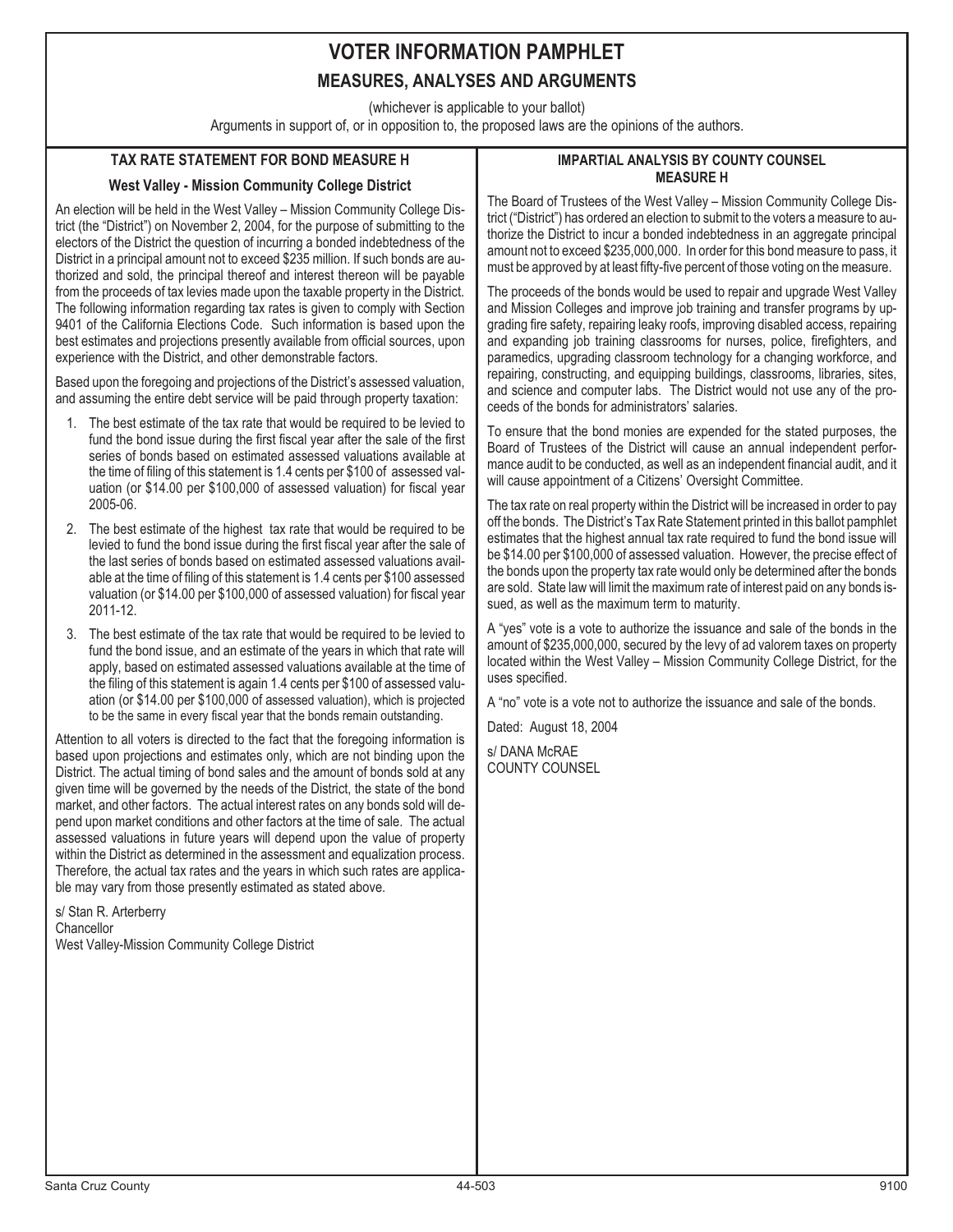# **VOTER INFORMATION PAMPHLET**

## **MEASURES, ANALYSES AND ARGUMENTS**

(whichever is applicable to your ballot)

Arguments in support of, or in opposition to, the proposed laws are the opinions of the authors.

| <b>ARGUMENT IN FAVOR OF MEASURE H</b>                                                                                                                            | REBUTTAL TO ARGUMENT IN FAVOR OF MEASURE H                                                                                                                                                                                                                                                                                                         |
|------------------------------------------------------------------------------------------------------------------------------------------------------------------|----------------------------------------------------------------------------------------------------------------------------------------------------------------------------------------------------------------------------------------------------------------------------------------------------------------------------------------------------|
| Voting YES on this bond for the West Valley-Mission Community College Dis-<br>trict means:                                                                       | • Bonds are creatively labeled to hide the fact they're another property tax!                                                                                                                                                                                                                                                                      |
| • YES to upgrading training programs and classrooms for firefighters,                                                                                            | • Nonresident graduates (20% AREN'T citizens) do not benefit our commu-<br>nity because they take their new job skills elsewhere!                                                                                                                                                                                                                  |
| nurses and Emergency Medical Technicians (EMTs);                                                                                                                 | • Where are West Valley-Mission Community College District's reserves?                                                                                                                                                                                                                                                                             |
| • YES to giving students an affordable and high quality education locally;                                                                                       | Responsible public stewards budget capital reserves for facilities mainte-<br>nance! With property taxes, plus millions in bonds, West Valley-Mission<br>Community College District shouldn't be rewarded for irresponsibility!<br>Why hasn't the District budgeted funds to fix serious safety concerns? What<br>did it think was more important? |
| YES to re-training people to expand their job skills, which benefits local<br>$\bullet$<br>businesses and stimulates our economy;                                |                                                                                                                                                                                                                                                                                                                                                    |
| • YES to replacing 35 year old portable classroom buildings that are in<br>disrepair.                                                                            | Only residents vote, whether or not they are homeowners. It's unfair for ten-<br>ants (41% of the electorate) who WON'T be repaying these bonds to vote                                                                                                                                                                                            |
| To ensure bond funds are spent appropriately an independent annual audit<br>will be conducted. A Citizens' Oversight Committee will be created and NO            | for more property taxes!                                                                                                                                                                                                                                                                                                                           |
| BOND FUNDS will be used for salaries or regular operating budget expenses.<br>This bond will allow the colleges to:                                              | • The promise of "citizen oversight" is illusory. West Valley-Mission Commu-<br>nity College District will handpick the committee, and it will "oversee" rather                                                                                                                                                                                    |
|                                                                                                                                                                  | than prevent waste!                                                                                                                                                                                                                                                                                                                                |
| Repair and rebuild antiquated laboratories and other science facilities to<br>$\bullet$<br>train nurses, biology and chemistry majors and computer students.     | • Measure H requires a mere 55% voter approval. "Special" taxes require<br>66-2/3%. To stack the odds of success, West Valley-Mission Community                                                                                                                                                                                                    |
| • Upgrade technology in the library and for distance learning courses.                                                                                           | College District has called for a bond election simply because it can! Don't<br>ratify this "foot-loose and fancy-free" \$365,000,000 waste of taxpayers'                                                                                                                                                                                          |
| Fix buildings and infrastructure now, before problems get more expensive.<br>$\bullet$                                                                           | money!                                                                                                                                                                                                                                                                                                                                             |
| Improve campus safety.<br>٠                                                                                                                                      | Measure H:                                                                                                                                                                                                                                                                                                                                         |
| In these tough economic times, as CSU and UC become more expensive and<br>selective, community colleges are an affordable and accessible way to get an           | • Adversely affects those on fixed incomes who can least afford it.                                                                                                                                                                                                                                                                                |
| education.                                                                                                                                                       | • Taxes homeowners with higher assessed valuations (\$30/year/\$100,000)<br>more.                                                                                                                                                                                                                                                                  |
| West Valley and Mission are among the best community colleges in Califor-<br>nia, but lack of state funding and deferred maintenance are endangering two         | • Increases everyone's cost of living.                                                                                                                                                                                                                                                                                                             |
| of our community's most valuable assets. Crowded classrooms, leaking                                                                                             | • Makes the homeownership dream more unattainable.                                                                                                                                                                                                                                                                                                 |
| roofs, aging heating and cooling systems, and inadequate fire alarm systems<br>are badly in need of fixing. These bond funds will enable us to fix these prob-   | Tax judiciously or nor at all. Tax everyone or no one.                                                                                                                                                                                                                                                                                             |
| lems.                                                                                                                                                            | We urge you to vote NO on Measure H!                                                                                                                                                                                                                                                                                                               |
| We urge a YES vote on Meaure H in order to ensure that we can continue to                                                                                        | For more information visit http://www.VoteNoOnH.us                                                                                                                                                                                                                                                                                                 |
| train our community's first responders and that our students can keep receiv-<br>ing a first-class education. A vote for better community college education is a | s/ Allen Hacker, Chair, Libertarian Party of Santa Clara County                                                                                                                                                                                                                                                                                    |
| vote for our future.                                                                                                                                             | s/ Dennis Umphress, President, Silicon Valley Taxpayers' Association                                                                                                                                                                                                                                                                               |
| s/ Laurie Smith, Sheriff                                                                                                                                         | s/ Jack E. Davis, Silicon Valley Taxpayers' Association                                                                                                                                                                                                                                                                                            |
| s/ Jim Cunneen, President and CEO, San Jose Silicon Valley Chamber of<br>Commerce                                                                                | s/ Elizabeth C. Brierly, Board Member, Silicon Valley Taxpayers' Assn.                                                                                                                                                                                                                                                                             |
| s/ Carl Guardino, President and CEO, Silicon Valley Manufacturing Group;<br>Member, County Superintendent's Blue Ribbon Task Force on Education                  |                                                                                                                                                                                                                                                                                                                                                    |
| s/ Kellie Raczkowski, Student Trustee, Mission College                                                                                                           |                                                                                                                                                                                                                                                                                                                                                    |
| s/ John A. DiQuisto, Retired San Jose Fire Captain                                                                                                               |                                                                                                                                                                                                                                                                                                                                                    |
|                                                                                                                                                                  |                                                                                                                                                                                                                                                                                                                                                    |
|                                                                                                                                                                  |                                                                                                                                                                                                                                                                                                                                                    |
|                                                                                                                                                                  |                                                                                                                                                                                                                                                                                                                                                    |
|                                                                                                                                                                  |                                                                                                                                                                                                                                                                                                                                                    |
|                                                                                                                                                                  |                                                                                                                                                                                                                                                                                                                                                    |
|                                                                                                                                                                  |                                                                                                                                                                                                                                                                                                                                                    |